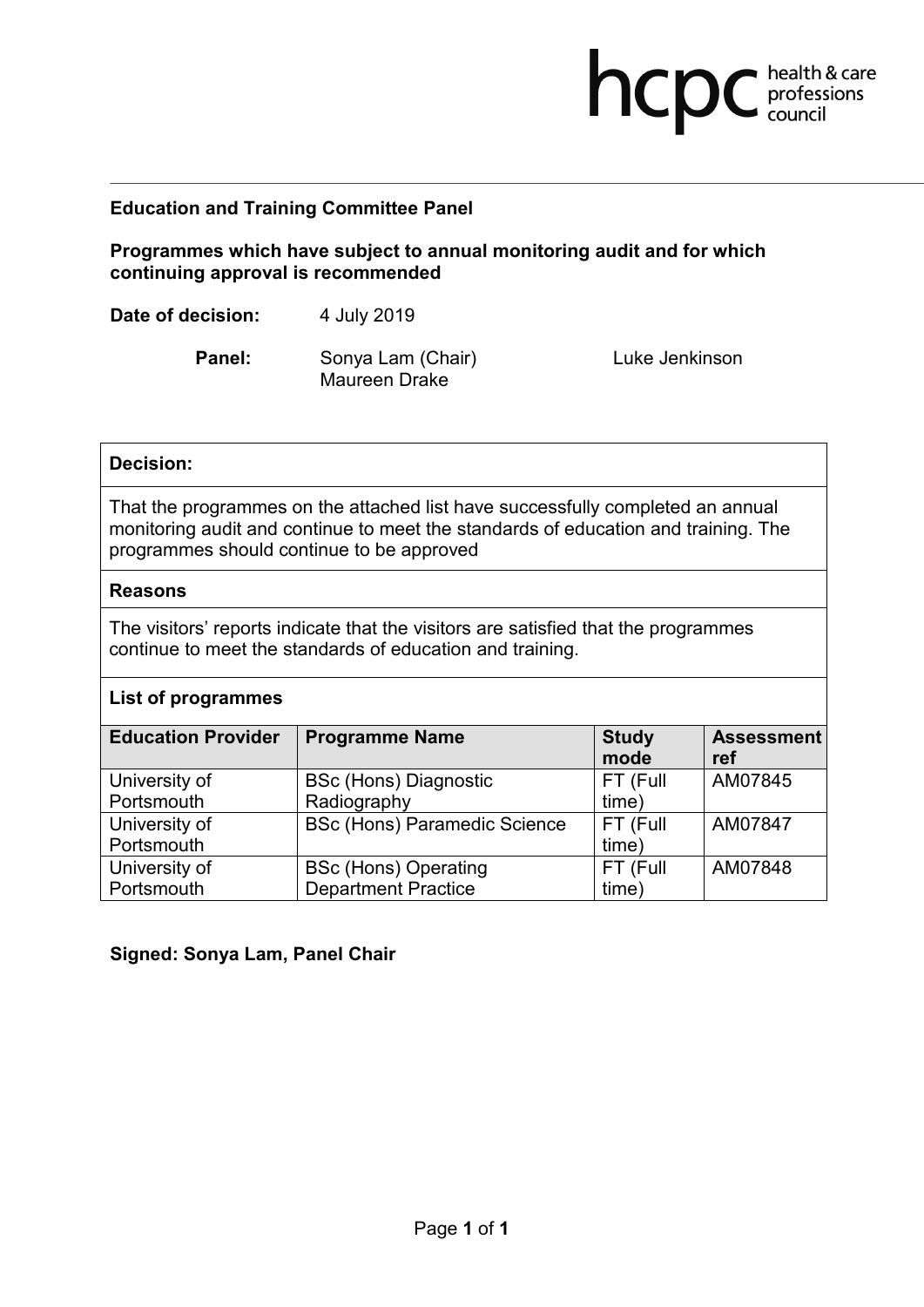## **Education and Training Committee Panel**

**Programmes which have subject to annual monitoring audit and for which continuing approval is recommended**

**Date of decision:** 4 July 2019

**Panel:** Sonya Lam (Chair) Maureen Drake

Penny Joyce

**health & care** 

## **Decision:**

That the programmes on the attached list have successfully completed an annual monitoring audit and continue to meet the standards of education and training. The programmes should continue to be approved

#### **Reasons**

The visitors' reports indicate that the visitors are satisfied that the programmes continue to meet the standards of education and training.

### **List of programmes**

| <b>Education Provider</b> | <b>Programme Name</b>             | <b>Study</b><br>mode | <b>Assessment</b><br>ref |
|---------------------------|-----------------------------------|----------------------|--------------------------|
| <b>Birmingham City</b>    | Dip HE Paramedic Science          | FT (Full             | AM07577                  |
| University                |                                   | time)                |                          |
| <b>Birmingham City</b>    | <b>DipHE Operating Department</b> | FT (Full             | AM07586                  |
| University                | Practice                          | time)                |                          |
| <b>Birmingham City</b>    | <b>BSc (Hons) Diagnostic</b>      | FT (Full             | AM07587                  |
| <b>University</b>         | Radiography                       | time)                |                          |
| <b>Birmingham City</b>    | <b>BSc (Hons) Diagnostic</b>      | PT (Part             | AM07588                  |
| University                | Radiography                       | time)                |                          |
| <b>Birmingham City</b>    | <b>MSc Dietetics</b>              | FT (Full             | AM07596                  |
| University                |                                   | time)                |                          |
| <b>Birmingham City</b>    | <b>MSc Physiotherapy</b>          | FT (Full             | AM07597                  |
| University                |                                   | time)                |                          |
| <b>Birmingham City</b>    | <b>DipHE Operating Department</b> | FT (Full             | AM07598                  |
| University                | Practice (South West)             | time)                |                          |

**Signed: Sonya Lam, Panel Chair**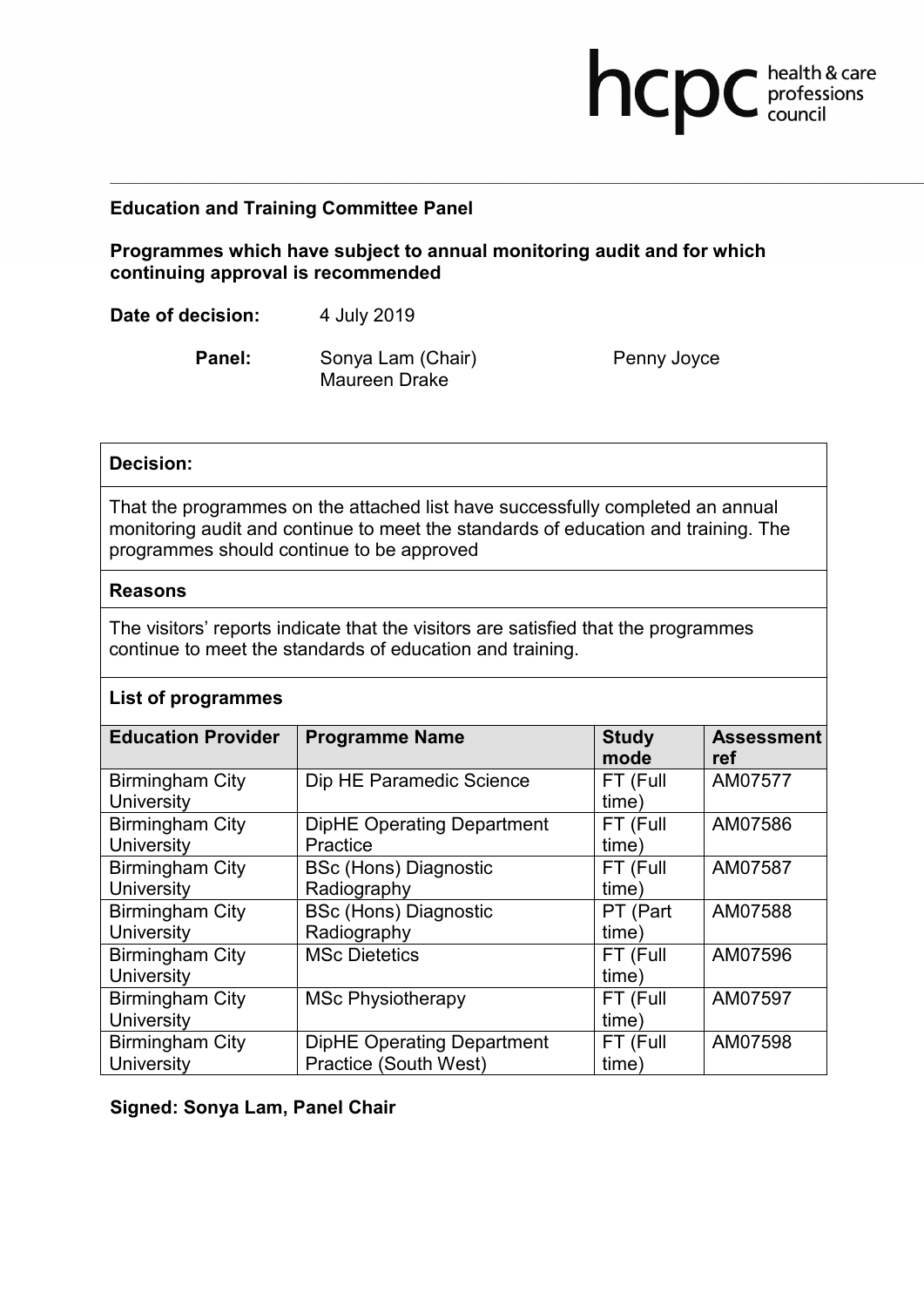## **Education and Training Committee Panel**

**Programmes which have subject to annual monitoring audit and for which continuing approval is recommended**

**Date of decision:** 4 July 2019

**Panel:** Sonya Lam (Chair) Maureen Drake

Penny Joyce Luke Jenkinson

**health & care** 

### **Decision:**

That the programmes on the attached list have successfully completed an annual monitoring audit and continue to meet the standards of education and training. The programmes should continue to be approved

### **Reasons**

The visitors' reports indicate that the visitors are satisfied that the programmes continue to meet the standards of education and training.

## **List of programmes**

| <b>Education Provider</b>                    | <b>Programme Name</b>                                       | <b>Study</b><br>mode     | <b>Assessment</b><br>ref |
|----------------------------------------------|-------------------------------------------------------------|--------------------------|--------------------------|
| Association of<br><b>Clinical Scientists</b> | <b>Certificate of Attainment</b>                            | <b>FLX</b><br>(Flexible) | AM07575                  |
| University of Bradford                       | Practice Certificate in<br><b>Supplementary Prescribing</b> | PT (Part<br>time)        | AM07613                  |
| <b>University of Bradford</b>                | <b>Prescribing for Healthcare</b><br>Professionals          | PT (Part<br>time)        | AM07614                  |
| University of Bradford                       | <b>BSc (Hons) Diagnostic</b><br>Radiography                 | FT (Full<br>(time        | AM07615                  |
| <b>University of Bradford</b>                | <b>BSc (Hons) Occupational</b><br>Therapy                   | FT (Full<br>time)        | AM07616                  |
| <b>University of Bradford</b>                | <b>BSc (Hons) Physiotherapy</b>                             | FT (Full<br>time)        | AM07617                  |
| <b>University of Bradford</b>                | <b>BSc (Hons) Paramedic Science</b>                         | FT (Full<br>time)        | AM07622                  |
| <b>University of Bradford</b>                | <b>MPhysio Sport and Exercise</b><br>Medicine               | FT (Full<br>time)        | AM07627                  |
| University of Brighton                       | <b>MSc Physiotherapy (Pre-</b><br>registration)             | FT (Full<br>time)        | AM07631                  |
| University of Brighton                       | PgDip Physiotherapy (Pre-                                   | FT (Full                 | AM07632                  |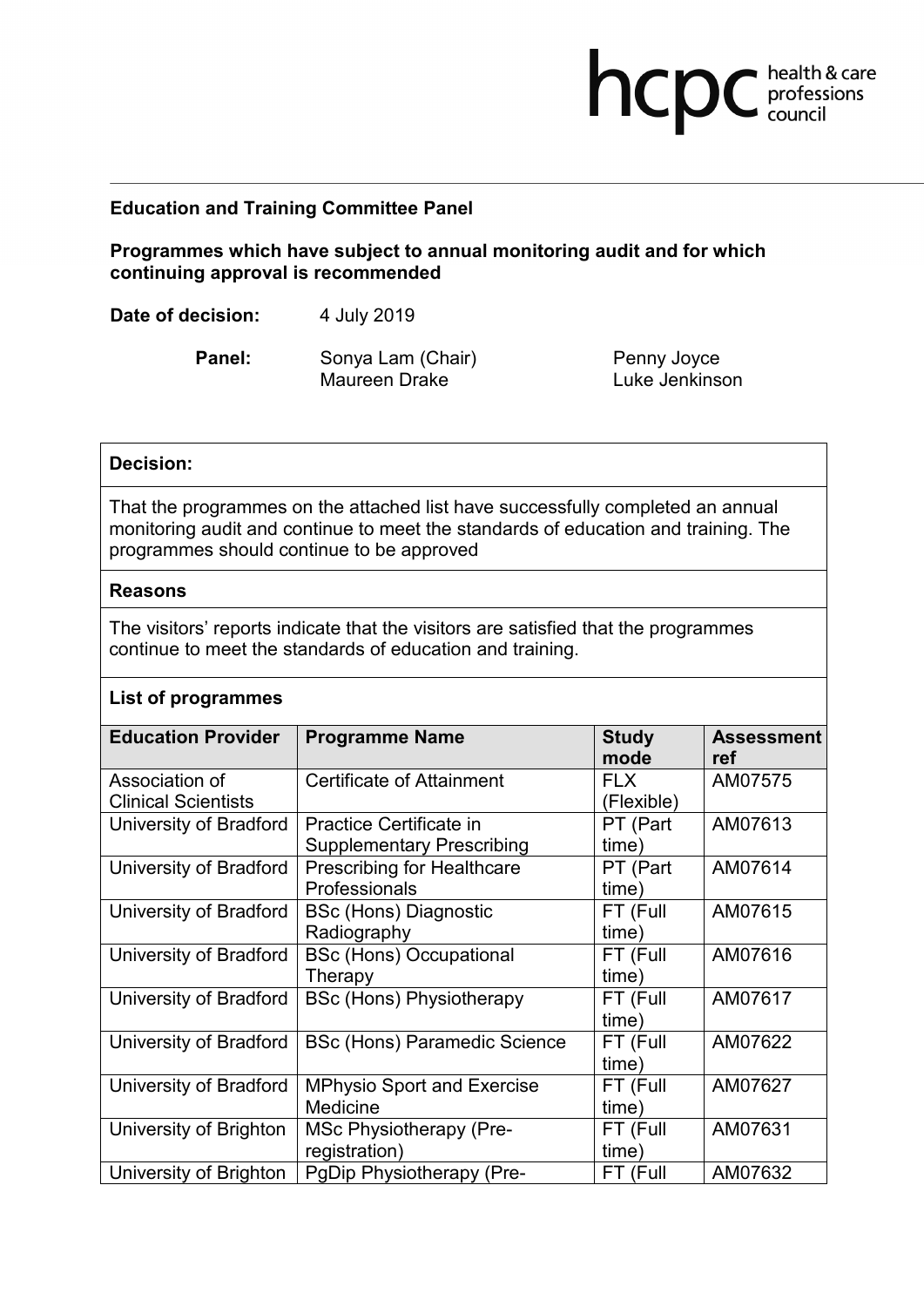|                                | registration)                            | time)             |         |
|--------------------------------|------------------------------------------|-------------------|---------|
| <b>Canterbury Christ</b>       | Doctorate in Clinical Psychology         | FT (Full          | AM07644 |
| <b>Church University</b>       | (DClinPsychol)                           | time)             |         |
| <b>Canterbury Christ</b>       | <b>BSc (Hons) Occupational</b>           | FT (Full          | AM07645 |
| <b>Church University</b>       | Therapy                                  | time)             |         |
| <b>Canterbury Christ</b>       | <b>BSc (Hons) Paramedic Science</b>      | FT (Full          | AM07649 |
| <b>Church University</b>       |                                          | time)             |         |
| <b>Canterbury Christ</b>       | <b>BSc (Hons) Paramedic Practice</b>     | FT (Full          | AM07650 |
| <b>Church University</b>       |                                          | time)             |         |
| <b>University of Chester</b>   | <b>MA Art Therapy</b>                    | FT (Full          | AM07651 |
|                                |                                          | time)             |         |
| University of Chester          | <b>MA Art Therapy</b>                    | PT (Part          | AM07652 |
|                                |                                          | time)             |         |
| University of Chester          | <b>MSc Nutrition and Dietetics</b>       | FT (Full          | AM07655 |
|                                |                                          | time)             |         |
| University of Chester          | <b>BSc (Hons) Nutrition and</b>          | FT (Full          | AM07656 |
|                                | <b>Dietetics</b>                         | time)             |         |
| University of Chester          | Pg Dip Nutrition and Dietetics           | FT (Full          | AM07657 |
|                                |                                          | time)             |         |
| University of Exeter           | Doctorate in Clinical Psychology         | FT (Full          | AM07711 |
|                                |                                          | time)             |         |
| University of Exeter           | Educational, Child and                   | FT (Full          | AM07712 |
|                                | <b>Community Psychology</b>              | time)             |         |
|                                | (D.Ed.Psy)                               |                   |         |
| University of Exeter           | <b>BSc (Hons) Medical Imaging</b>        | FT (Full          | AM07713 |
|                                | (Diagnostic Radiography)                 | time)             | AM07722 |
| University of<br>Hertfordshire | <b>BSc (Hons) Paramedic Science</b>      | FT (Full<br>time) |         |
| University of                  | <b>MA Art Therapy</b>                    | FT (Full          | AM07726 |
| Hertfordshire                  |                                          | time)             |         |
| University of                  | <b>MA Art Therapy</b>                    | PT (Part          | AM07727 |
| Hertfordshire                  |                                          | time)             |         |
| University of Hull             | <b>BSc (Hons) Paramedic Science</b>      | FT (Full          | AM07739 |
|                                |                                          | time)             |         |
| Institute of                   | <b>Clinical Scientist Certificate of</b> | <b>FLX</b>        | AM07745 |
| <b>Biomedical Science</b>      | Attainment (Experiential Route)          | (Flexible)        |         |
| King's College                 | <b>BSc (Hons) Nutrition and</b>          | FT (Full          | AM07747 |
| London                         | <b>Dietetics</b>                         | time)             |         |
| King's College                 | <b>MSc Dietetics</b>                     | FT (Full          | AM07749 |
| London                         |                                          | time)             |         |
| King's College                 | <b>Pg Dip Dietetics</b>                  | FT (Full          | AM07751 |
| London                         |                                          | time)             |         |
| University of Lincoln          | Doctorate in Clinical Psychology         | FT (Full          | AM07758 |
|                                | (DclinPsy)                               | time)             |         |
| University of Lincoln          | Postgraduate Certificate in Non-         | PT (Part          | AM07759 |
|                                | <b>Medical Prescribing</b>               | time)             |         |
| University of Lincoln          | Practice Certificate in Non-             | PT (Part          | AM07760 |
|                                | <b>Medical Prescribing</b>               | time)             |         |
| University of Lincoln          | MSc Physiotherapy (pre-                  | FT (Full          | AM07761 |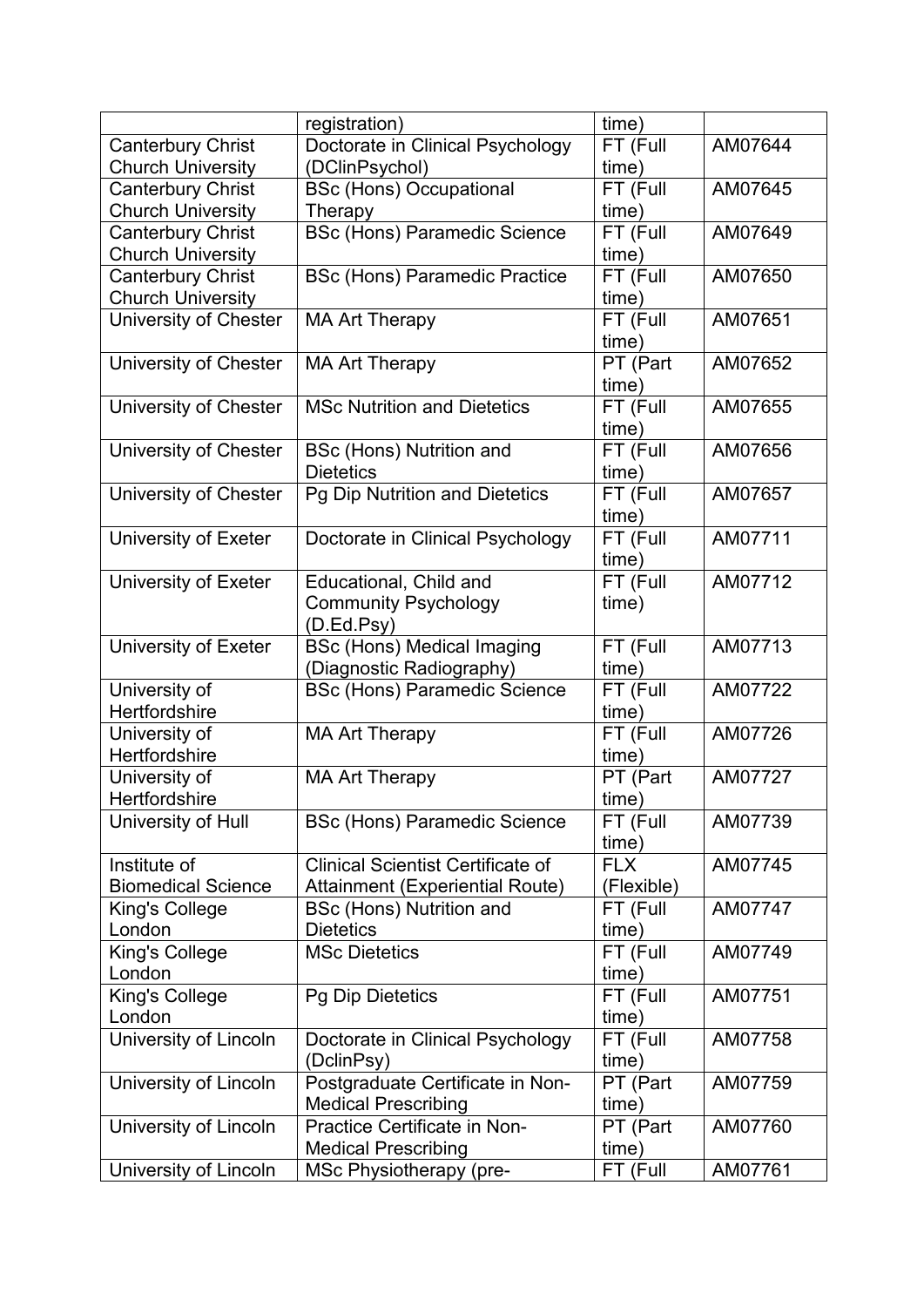|                              | registration)                         | time)      |         |
|------------------------------|---------------------------------------|------------|---------|
| University of                | Doctorate in Clinical Psychology      | FT (Full   | AM07763 |
| Liverpool                    | (D.Clin.Psychol)                      | time)      |         |
| London Metropolitan          | <b>BSc (Hons) Dietetics and</b>       | FT (Full   | AM07779 |
| <b>University</b>            | <b>Nutrition</b>                      | time)      |         |
| London Metropolitan          | <b>MSc Dietetics and Nutrition</b>    | FT (Full   | AM07780 |
| University                   |                                       | time)      |         |
| London Metropolitan          | Post Graduate Diploma Dietetics       | FT (Full   | AM07781 |
| University                   | and Nutrition (Pre-registration)      | time)      |         |
| London Metropolitan          | <b>BSc (Hons) Dietetics</b>           | FT (Full   | AM07784 |
| <b>University</b>            |                                       | time)      |         |
| Manchester                   | <b>MSc Physiotherapy (Pre-</b>        | FT (Full   | AM07800 |
| Metropolitan                 | registration)                         | time)      |         |
| <b>University</b>            |                                       |            |         |
| Newcastle University         | Doctorate in Applied Educational      | FT (Full   | AM07811 |
|                              | Psychology                            | time)      |         |
| University of                | Doctorate in Clinical Psychology      | FT (Full   | AM07817 |
| Nottingham                   | (DclinPsy)                            | time)      |         |
| New School of                | Doctorate in Counselling              | FT (Full   | AM07825 |
| Psychotherapy and            | Psychology and Psychotherapy          | time)      |         |
| Counselling and              | by Professional Studies               |            |         |
| <b>Middlesex University</b>  | (DCPsych)                             |            |         |
| (validated by                |                                       |            |         |
| Middlesex University)        |                                       |            |         |
| <b>Oxford Brookes</b>        | <b>MSc Occupational Therapy (Pre-</b> | FT (Full   | AM07827 |
| University                   | registration)                         | time)      |         |
| <b>Oxford Brookes</b>        | <b>MSc Physiotherapy (Pre-</b>        | FT (Full   | AM07828 |
| <b>University</b>            | registration)                         | time)      |         |
| <b>Oxford Brookes</b>        | <b>BSc Paramedic Science</b>          | FT (Full   | AM07830 |
| University                   |                                       | time)      |         |
| <b>Oxford Brookes</b>        | <b>BSc (Hons) Paramedic Science</b>   | FT (Full   | AM07831 |
| University                   |                                       | time)      |         |
| <b>Oxford Brookes</b>        | <b>BSc Paramedic Science</b>          | <b>FLX</b> | AM07832 |
| <b>University</b>            |                                       | (Flexible) |         |
| <b>Oxford Brookes</b>        | <b>BSc (Hons) Paramedic Science</b>   | <b>FLX</b> | AM07836 |
| University                   |                                       | (Flexible) |         |
| Queen's University of        | Doctorate in Educational, Child       | FT (Full   | AM07853 |
| <b>Belfast</b>               | and Adolescent Psychology             | time)      |         |
|                              | (DECAP)                               |            |         |
| <b>University of Reading</b> | BSc (Hons) Speech and                 | FT (Full   | AM07855 |
|                              | Language Therapy                      | time)      |         |
| University of Reading        | MSc Speech and Language               | FT (Full   | AM07856 |
|                              | Therapy                               | time)      |         |
| <b>University of Salford</b> | <b>BSc (Hons) Prosthetics and</b>     | FT (Full   | AM07858 |
|                              | <b>Orthotics</b>                      | time)      |         |
| <b>University of Salford</b> | <b>MSc Podiatry</b>                   | FT (Full   | AM07869 |
|                              |                                       | time)      |         |
| St George's                  | <b>BSc (Hons) Occupational</b>        | FT (Full   | AM07870 |
| University of London         | Therapy                               | time)      |         |